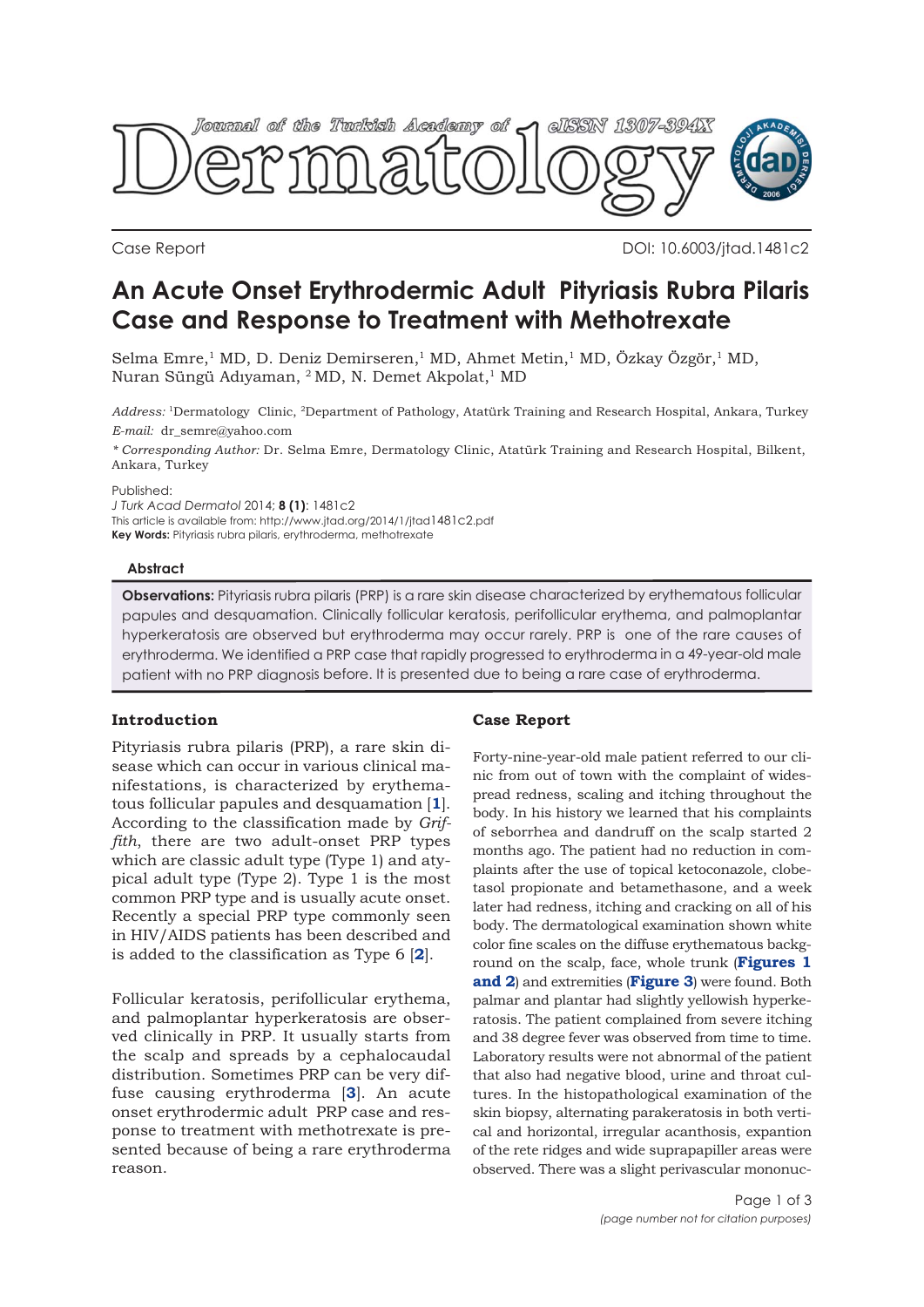*J Turk Acad Dermato*l 2014; **8 (1)**: 1481c2. http://www.jtad.org/2014/1/jtad1481c2.pdf



**Figure 1.** Widespread erythematous lesions on the back

lear leukocyte infiltration in the dermis (**Figure 4**). In the treatment, initially a single dose of 40mg triamcinolone acetate IM, followed by prednisolone at the dose of 20mg/day was continued for three days. Upon the conformation of PRP with the biopsy, prednisolone was stopped reducingly and 20mg/week dose of methotrexate (MTX) was started. The treatment with MTX was discontinued at the end of 10 weeks when the patients complaints regressed after treatment and began to be followed up with acitretin therapy. At the end of one years follow-up his complaints did not repeat.

## **Discussion**

Erythroderma is a rare inflammatory disease characterized as more than 90% of the body being covered by erythema and scales. It was



**Figure 2.** White color fine scales on the diffuse erythematous background on the back

described by *Hebra* in 1868 [**4, 5**]. Pre-existing skin disorders are the most common cause among etiologic factors. In previous studies the frequency of pre-existing skin disorders have been reported between 25% and 74.4% [**4, 5, 6, 7**]. The most common disease that causes erythroderma of dermatoses is psoriasis. Other causes include medications, malig-



**Figure 3.** Lesions on the legs



**Figure 4.** Alternating parakeratosis, irregular acanthosis, and expantion of the rete ridges were seen (H+E x 200)

Page 2 of 3 *(page number not for citation purposes)*